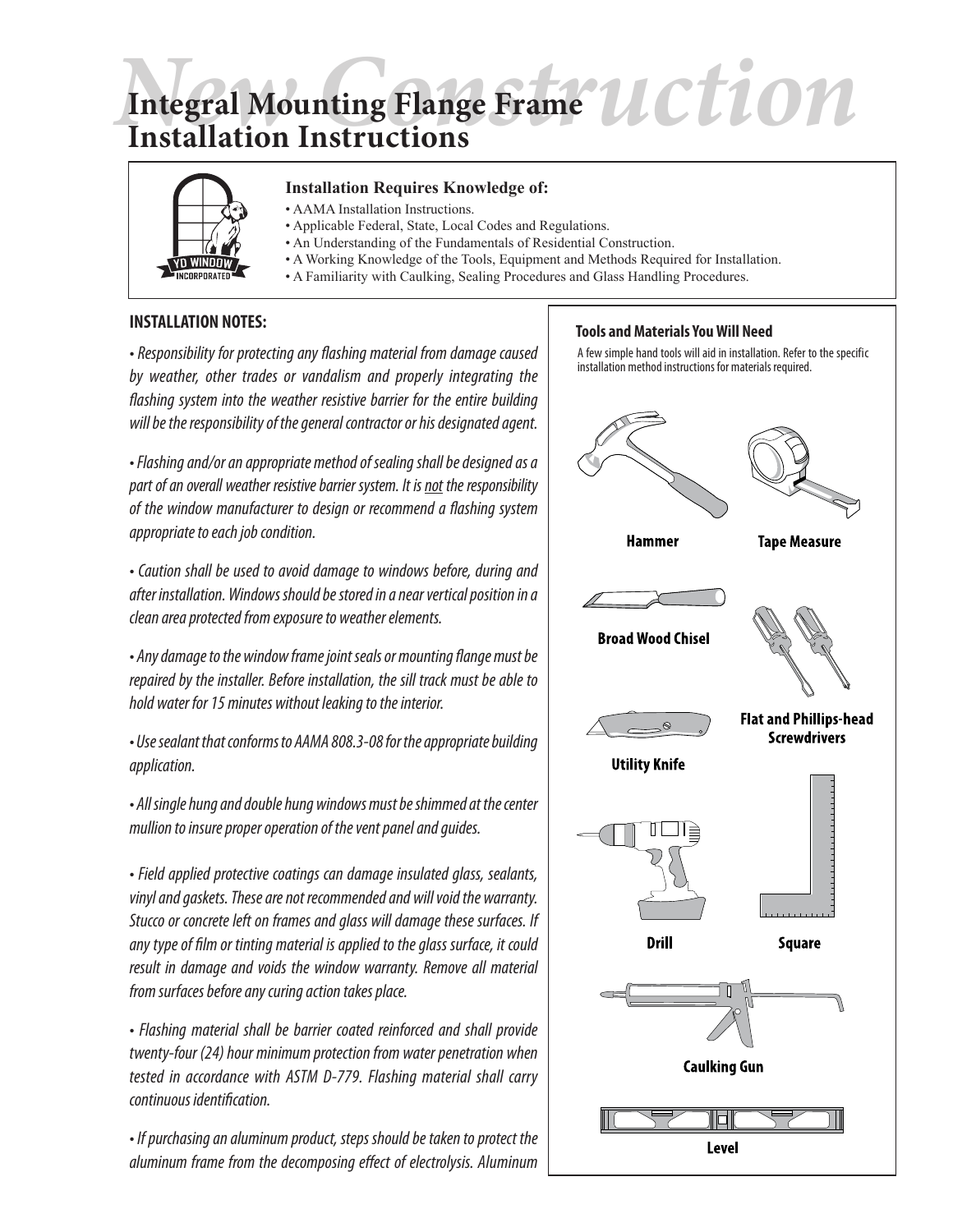

*products must be isolated from dissimilar or corrosive materials with a non conductive coating or sealant material.*

*• Sealing/caulking required between the window and the flashing can be approved by the sealant/flashing manufacturer. Following their printed application procedures.*

*• If products are within 10 miles of the coast, metal surfaces should be cleaned every one to three months. Car wax on the surface will provide some protection. Anodized or painted surfaces will help prolong the life and enhance appearance. Clean and lubricate hardware components with corrosion resistant spray or lubricant monthly to ensure proper performance. Silicone lubricant spray can be used on all operable components.*

### **VINYL PRODUCT GUIDELINES IN ADDITION TO THE ABOVE.**

*Vinyl is an excellent material and is very durable, however, it must be handled differently than aluminum.*

*• Vinyl products must not be dropped on the corner of the nailing fin or hit against hard objects (damage will occur). With the vent removed or open, carry the window with two hands, one on the fixed jamb and one on the mullion.*

*• With vinyl products, the full width of the window sill must be fully supported during storage. Store in a shaded area vertically and on a flat surface. Vinyl products must be staggered to increase ventilation and decrease heat build up.*

### **1. REVIEW AND MEASURE THE OPENING**

Verify the rough window opening size has sufficient clearance in both width and height to the new window. Verify structure framing is plumb, straight and true around window opening, see **Fig. 1**.

## **2. INSTALL FLASHING**

Verify that wall sheathing edges are cut flush with frame opening at all sides. Use 9" wide, AAMA approved, flashing paper for sill flashing below window. Extend paper past the opening about 12" on both sides. See **Fig. 2**. Staple paper along the top edge where they will be covered by the mounting flange of the window. Staples should be no more than 12" apart. Corrosion resistant staples may be stainless steel or copper, with 3/8" leg for window flashing. Leave unattached at bottom edge so that building paper may be installed underneath.

Staple 9" wide, self sealing flashing paper to each jamb of the opening. Extend jamb paper about 12" beyond the opening at both head and sill. Overlap sill flashing with jamb paper, leaving bottom edge and lower portion unattached so that building paper may be installed underneath later. See **Fig. 3**.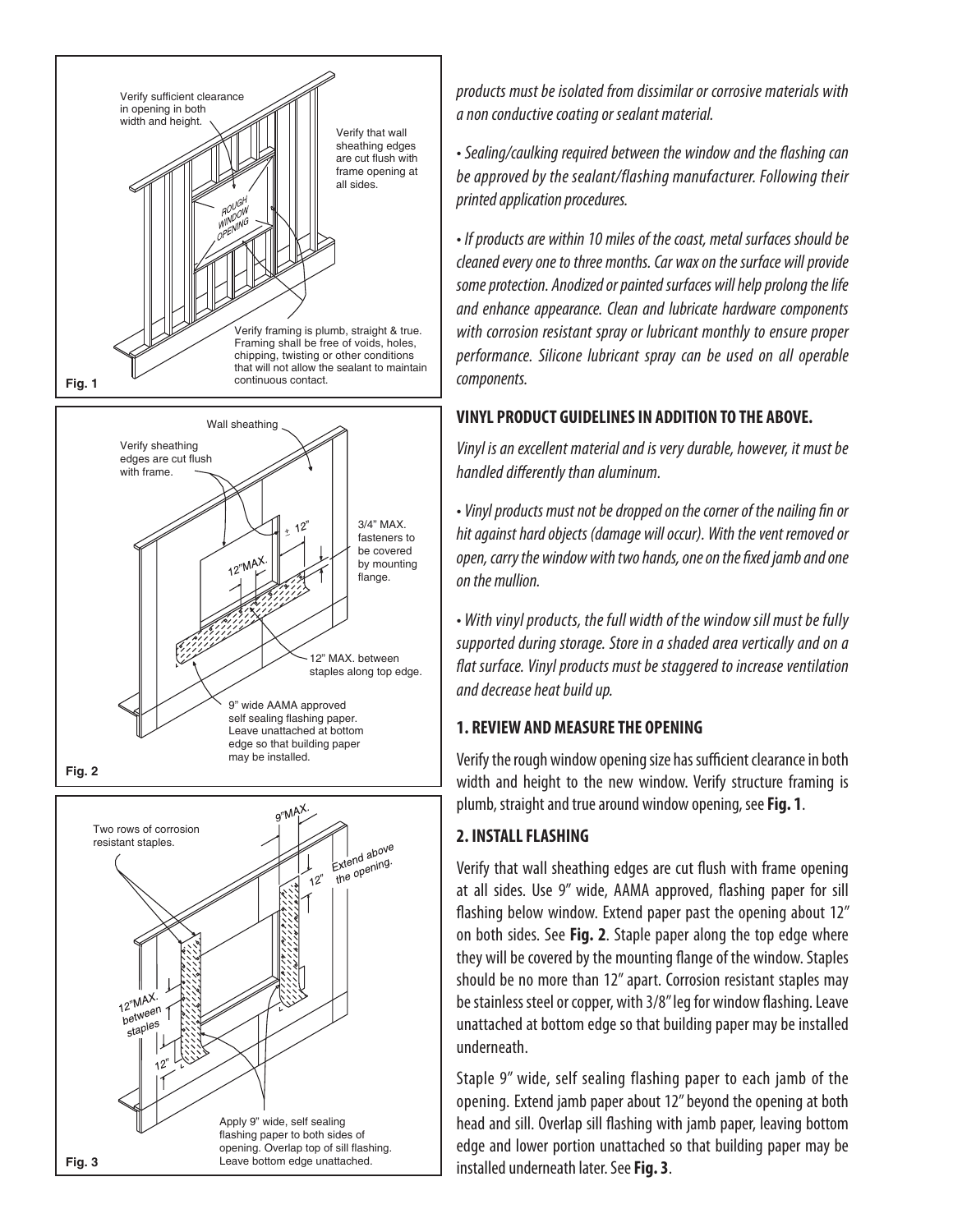### **3. INSTALL THE WINDOW FRAME AND FLASHING**

Close and lock the window. Dry fit the widow in the opening using shims to level, square and plumb the frame. Remove frame from opening, keeping in mind the shim locations. Apply a generous and continuous bead of sealant to the backside of the window flanges at head, jambs and sill. Use an appropriate sealant for the type of materials and building condition you are working with. Install frame into the opening while applying moderate pressure to the frame. Reposition shims around frame. Provide continuous support under sill with shims on ALL products. Caution must be taken to avoid disrupting the continuous seal of the sealant. Use a minimum of 3 fasteners per side of frame. Fasteners should be no more than 16" apart and no less than 3" in from corners, see **Fig. 4**. Use corrosion resistant fasteners that are 6d in size or equal. Use an appropriately sized fastener to cover the width of any pre-punched hole. Fasteners must pass through the holes in the nailing flange to secure frame. Attach frame to opening by first nailing one of the bottom corners. Recheck frame for level and plumb. Fasten other bottom corner. Hinged and pivoted windows may require additional fasteners located near the hinge or pivot point. Secure the rest of the window to the structure and avoid overdriving fasteners. After installation is complete, check the window for proper operation and locking.

If any damage to window frame, joint seals or mounting flange is observed during installation, the installer must repair it. When storing a vinyl product, provide support along the full length of the sill to avoid warping or sagging. If gunnable foam products are used to insulate around the frame, only use AAMA approved, low pressure foam products to avoid distortion of the window frame.

Install 15" wide flashing paper over the jamb flanges of the window frame, see **Fig. 5**. Extend flashing paper about 10" to 12" beyond the opening at both head and sill. Apply a continuous bead of a suitable sealant along the jamb flanges of the frame. Leave the bottom portion that extends below the sill unattached, so that building paper may be installed underneath. Lay the jamb flashing on the sealant and flanges, then secure edges with staples.

Attach 9" wide, AAMA approved, flashing paper to head area above the window. Paper should extend about 12" beyond the opening on both ends and overlap jamb flashing. Staple only along TOP edge of paper. Apply a continuous bead of a suitable sealant along head flange and vertical joints of jamb flashing, see **Fig. 6**. Lower head flashing paper over sealant and head flange. Secure with staples.

### **4. EXTERIOR FINISH**

Where recommended by building code as parts of exterior wall finish system, building paper should be installed. Apply in weatherboard fashion, starting at the bottom and work up to the top of the wall. Install building paper, insulation board or other materials OVER head